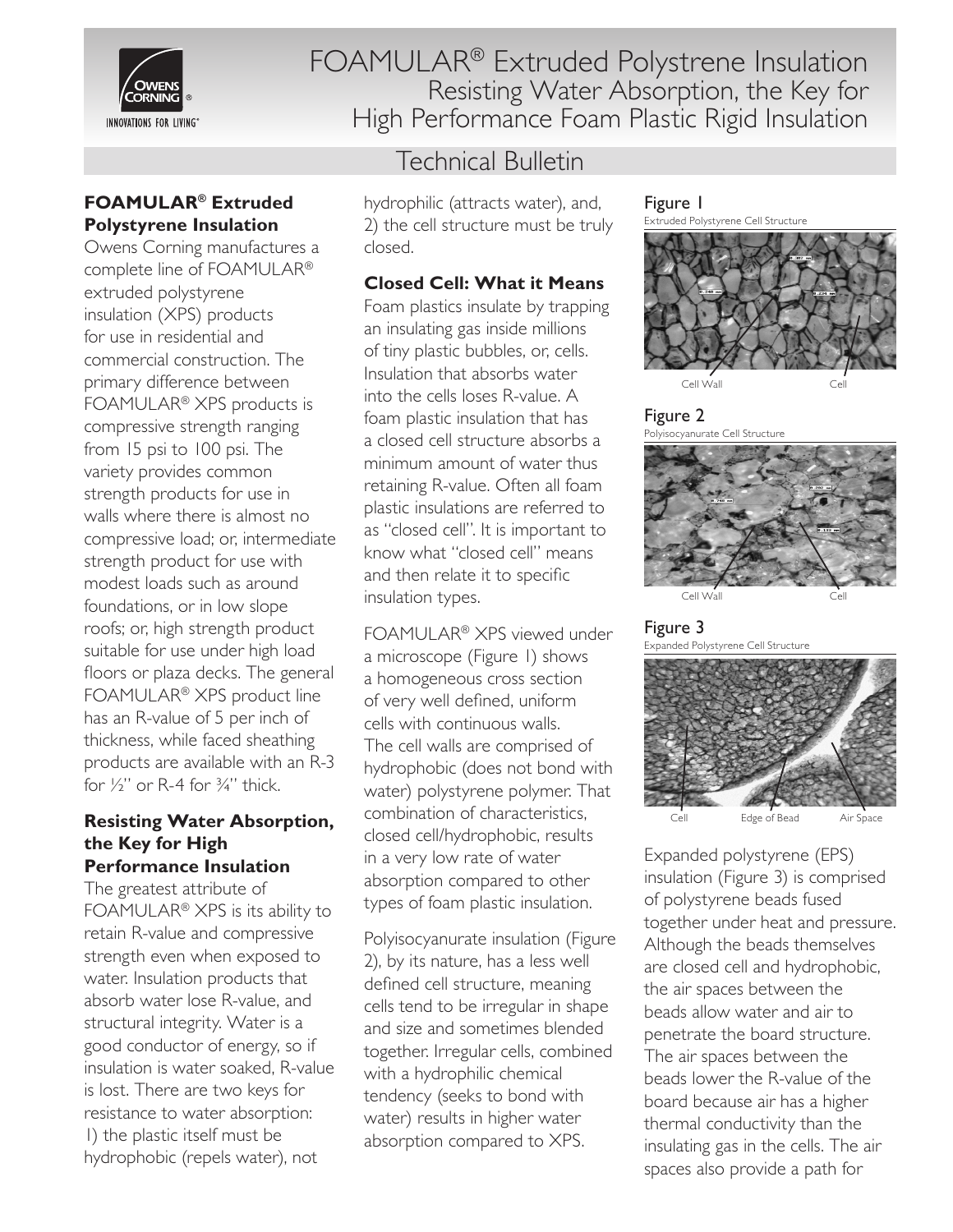

# Technical Bulletin

water penetration, raising water absorption for the complete board.

# **Comparing Properties: What Do They Mean?**

Published properties for different types of insulation are not always directly comparable because different test methods may be used to measure the same properties. If different methods are used to measure performance, identify the differences. They may be significant.

### **Water Absorption**

For example, the material standard that defines properties for all XPS and EPS is ASTM C578.<sup>1</sup> It requires that polystyrene insulation be tested for water absorption in accordance with ASTM C272.2 C272 requires the polystyrene sample to be immersed in water for 24 hours, and weighed immediately upon removal from immersion to determine the amount of absorbed water.

The material standard for polyisocyanurate is ASTM C1289.3 It requires that polyiso be tested for water absorption in accordance with ASTM C209.<sup>4</sup> C209 requires the polyiso sample to be immersed in water 2 hours, and drained for 10 minutes before weighing for water absorption.

Figure 4 shows the significant differences in XPS and polyiso water absorption that result



### Figure 5

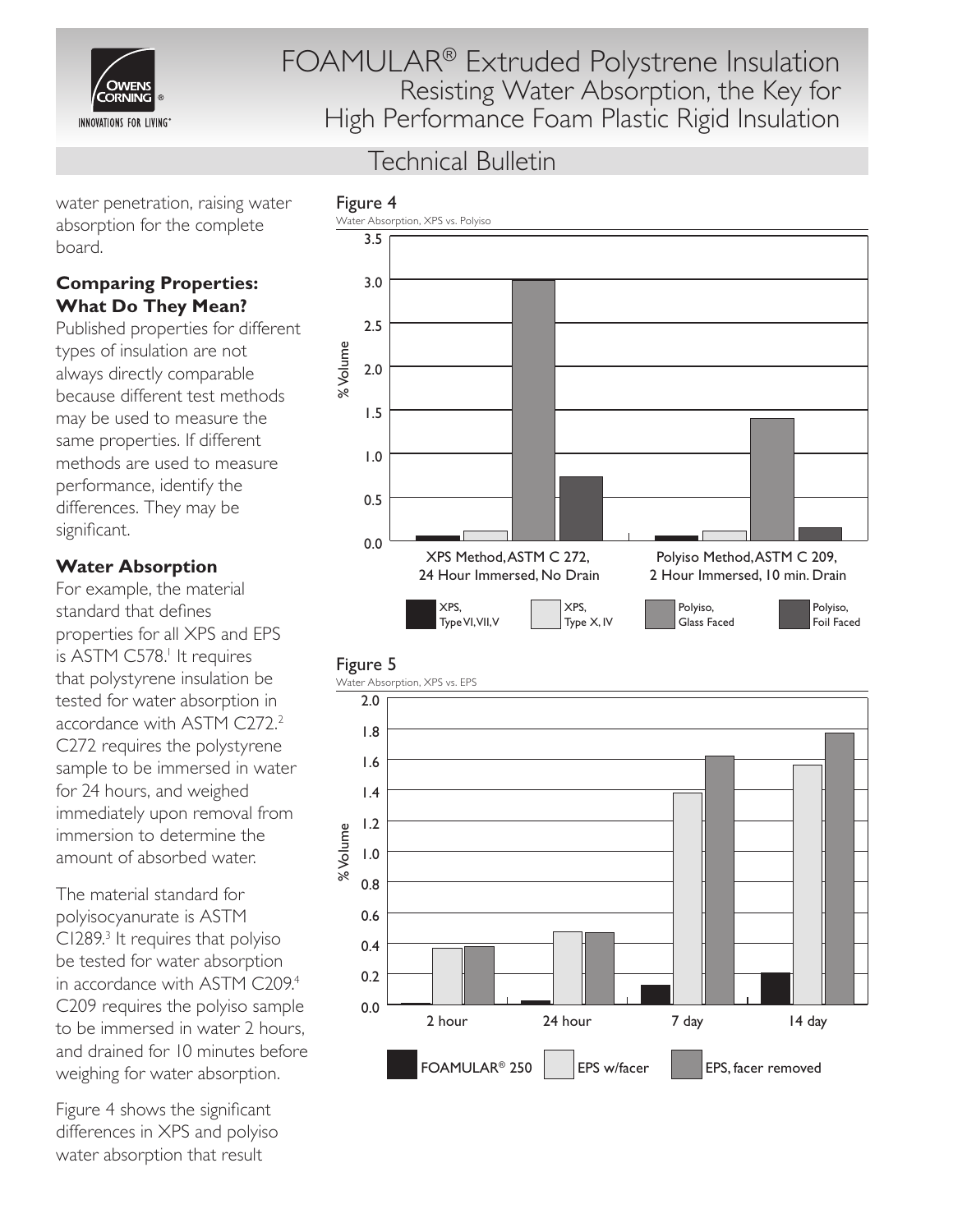

# Technical Bulletin



Figure 6

from using different measuring techniques. Note that the water absorption level for polyiso increases greatly when tested by the same method used for XPS. Glass faced polyiso goes from absorbing 14x more water than XPS, to absorbing 30x more water than XPS, when measured using the same method. Foil faced polyiso goes from absorbing 1.5x more water than XPS, to absorbing over 7x more water than XPS. Because the presence of foil makes such a difference in water absorption, the long-term durability of the foil is critical. If the foil is punctured or corrodes while in service, the polyiso core is unprotected from water, and is even more prone to higher water absorption, like the condition with glass facers.

Facers also make a difference in EPS water absorption. Figure 5 shows the significant changes in the water absorption levels of EPS when facers are removed, and when immersion time is increased. Over time, water creeps into the spaces between EPS beads, lowering R-value and raising the risk of beads breaking apart with the expansion forces of freezing and thawing.

### **Compressive Strength & Water Absorption**

Compressive strength may be reduced by water absorption depending on the make-up of the foam plastic insulation, hydrophobic/closed cell XPS or hydrophilic/more open cell polyiso. See Figure 6.

### **R-Value & Water Absorption**

Insulation products that absorb water lose R-value. Water is a good conductor of energy, so if insulation is water soaked, R-value is lost. See Figure 7.

# **R-Value & Reflective Foil Facers**

Some rigid foam plastic insulation products have foil facers on them that some manufacturers claim add R-value to the wall. The presence of a foil surface can add R-value to a wall if two conditions are met.<sup>6</sup>

- 1. The foil must be adjacent to a sealed air space; and,
- 2. The air space must be of uniform thickness, bounded by plane, smooth and parallel surfaces.

If these conditions are not met, the foil does not provide any increase in R-value. Most foil faced sheathing is installed under beveled vinyl or other type of beveled siding, and/or, not adjacent to an air space. In such situations, the foil does not provide any increase in R-value.

# **R-Value & Test Methods**

Test method differences may also exist when measuring R-value. R-value changes as foam plastic ages. Long term thermal resistance (LTTR) can be measured using real-time aging, or aging can be artificially accelerated. FOAMULAR® XPS Rvalue of 5/inch is based on real-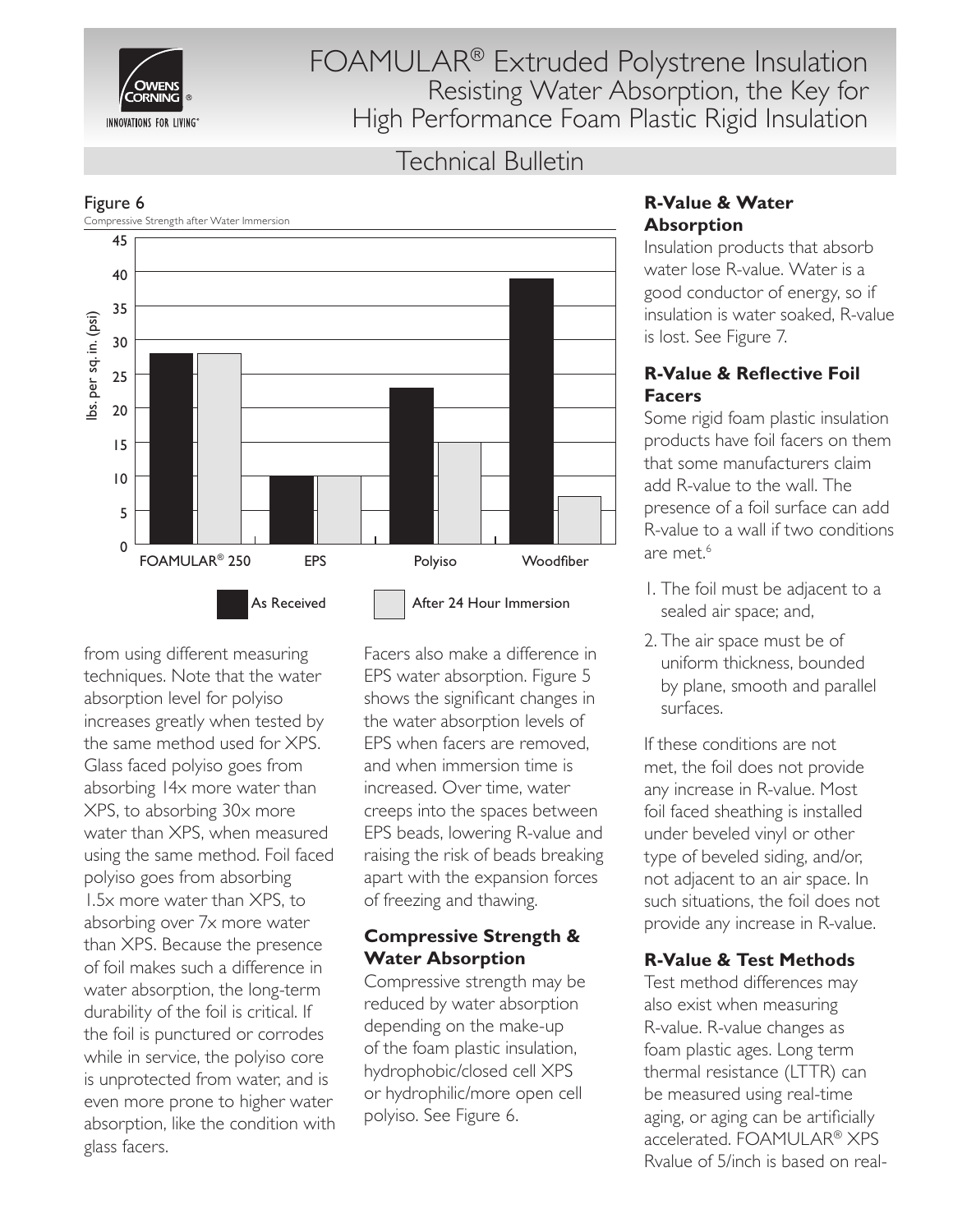

time 5 year aging. The polyiso industry uses CAN/ULC/S7707 , to accelerate aged R-value. The S770 method has been shown to overstate R-value or LTTR.8

#### **The Misconception of Foam Plastic Insulation as a "Double Vapor Barrier"**

If FOAMULAR® XPS is used as sheathing on a wall, doesn't that automatically create a "double vapor barrier", potentially trapping moisture in the wall? The answer is, no. Walls must be assessed for vapor performance. The perception is, 1) liquid water runs off of foam plastic insulation, therefore, 2) it must be water impermeable, and, the misconception, 3) therefore it must be a vapor barrier.

Vapor condenses in walls for three reasons: 1) too much water vapor gets into the wall; 2) it cannot escape out the other side fast enough, and; 3) the accumulating vapor reaches a surface cooler than "dew point" temperature, the temperature at which water vapor condenses to liquid.

The solutions are, 1) limit vapor in with a vapor (barrier) retarder; 2) let vapor out faster than it gets in; and; 3) make surfaces inside the wall warmer using insulation strategies. This is where FOAMULAR® XPS helps. *(Keep in mind this discussion is about vapor PERMEATION only. More moisture gets into walls via AIR LEAKAGE, so, that is even more important to control than vapor.)*

# Technical Bulletin



To control vapor permeation, buildings in heating dominated climates are typically provided a vapor retarder on the "warm in winter" side of the wall. Vapor retarders are designed to limit the permeation of interior moisture vapor into the wall, where it may encounter cooler surfaces and condense to liquid as it moves to the lower vapor pressure outside. Prolonged condensation inside a wall assembly can lead to mold growth.

#### **"Perm" Ratings**

A vapor retarder limits the amount of water vapor permeating into the interior side of a wall, so that it is slower going in than it is going out on the exterior side. Comparing the perm rating of the retarder material to the perm rating of FOAMULAR® XPS is the key to

understanding why FOAMULAR® XPS is not necessarily a "double vapor retarder".

Although liquid water runs off of, and is virtually unable to penetrate, FOAMULAR® XPS's closed cell structure, molecules of water vapor are another matter. Water vapor molecules can pass between the molecules of any solid material, such as FOAMULAR® XPS. That process is called "permeation". The "perm" rating of a solid material is the measure of how rapidly it allows water vapor molecules to pass. The higher the "perm" rating, the faster water vapor passes through.

Perm rating varies by thickness, decreasing as thickness increases, with the exception that the permeability of facers added to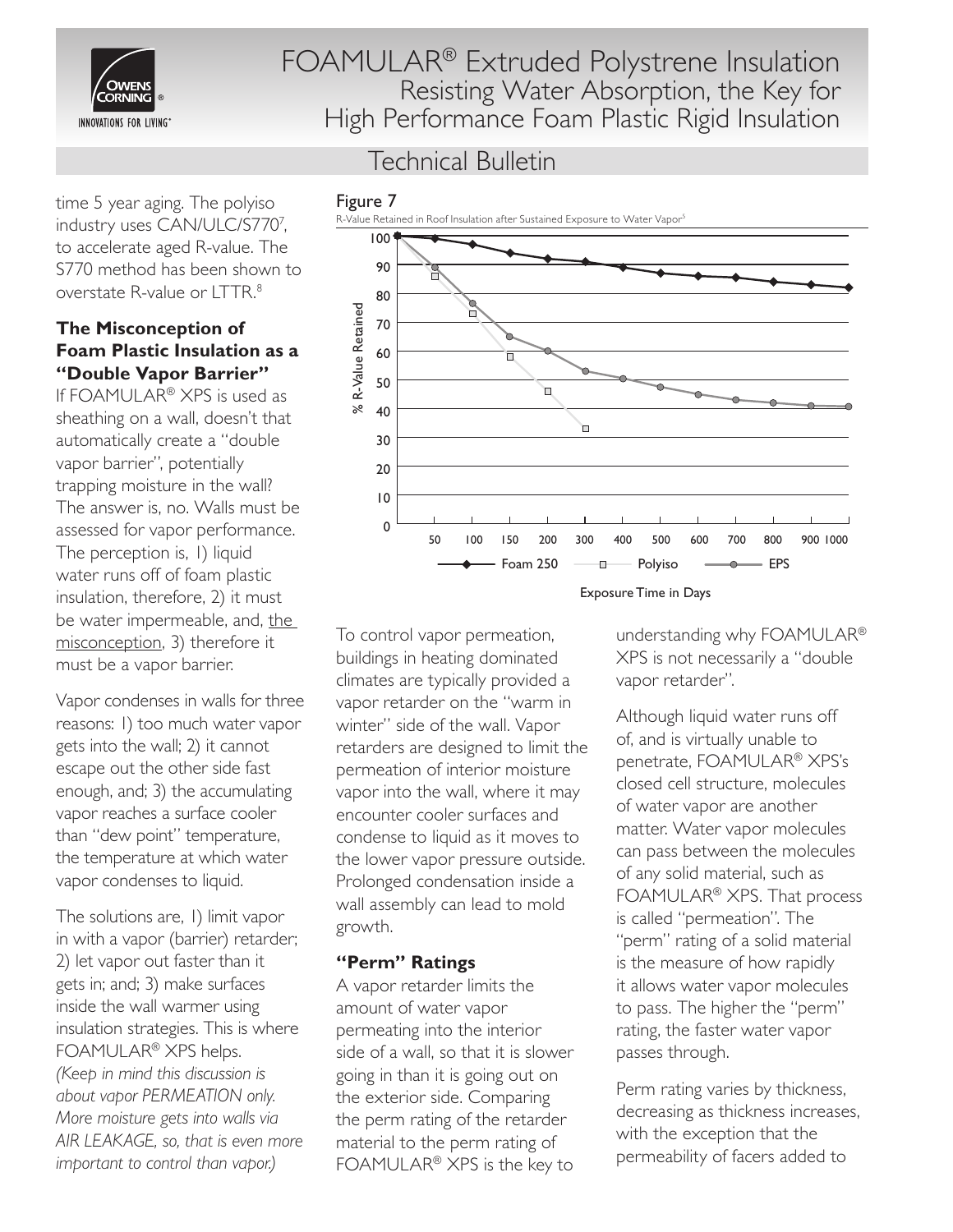

# Technical Bulletin



#### Figure 9



the board may control perm rating regardless of board thickness. For example, unfaced FOAMULAR® XPS 250, 1" thick, has a rating of 1.1 perm. 2" thick has a rating of 0.70 perm, or,

about equal to that of 15/32" oriented strand board sheathing (OSB). Faced FOAMULAR® XPS sheathing, such as IS and PROPink®, 1" thick, have lower ratings of 0.20 perm.

A common interior vapor retarding material such as 6 mil poly has a rating of 0.06 perm. Using the perm comparison alone, FOAMULAR® XPS (higher perm rating) lets water vapor out, much faster than 6 mil poly (lowest perm rating), lets water vapor in. With that imbalance of inside (lower) versus outside (higher) perm ratings, the possibility of trapped moisture, or a "double vapor barrier, is reduced.

#### **The Effect of Foam Plastic Insulating Sheathing on Dew Point**

More importantly, when FOAMULAR® insulating sheathing is used, because it is insulation, it keeps the materials and surfaces inside the wall warmer, thus lowering the occurrence of "dew point" within the wall. Warmer surfaces are more tolerant of water vapor because, at any given vapor concentration, a warmer surface condenses less vapor than a colder surface.

Figures 8 and 9 show dew point occurrence on the inside face of OSB sheathing for walls with R3 and R10 foam plastic sheathing respectively, across all U.S. climate zones from south (i.e., southern Florida, Zone 1), to north (i.e., northern Minnesota, Zone 8). The Figures compare each sheathing condition to the same wall with no "continuous insulation" (ci) sheathing.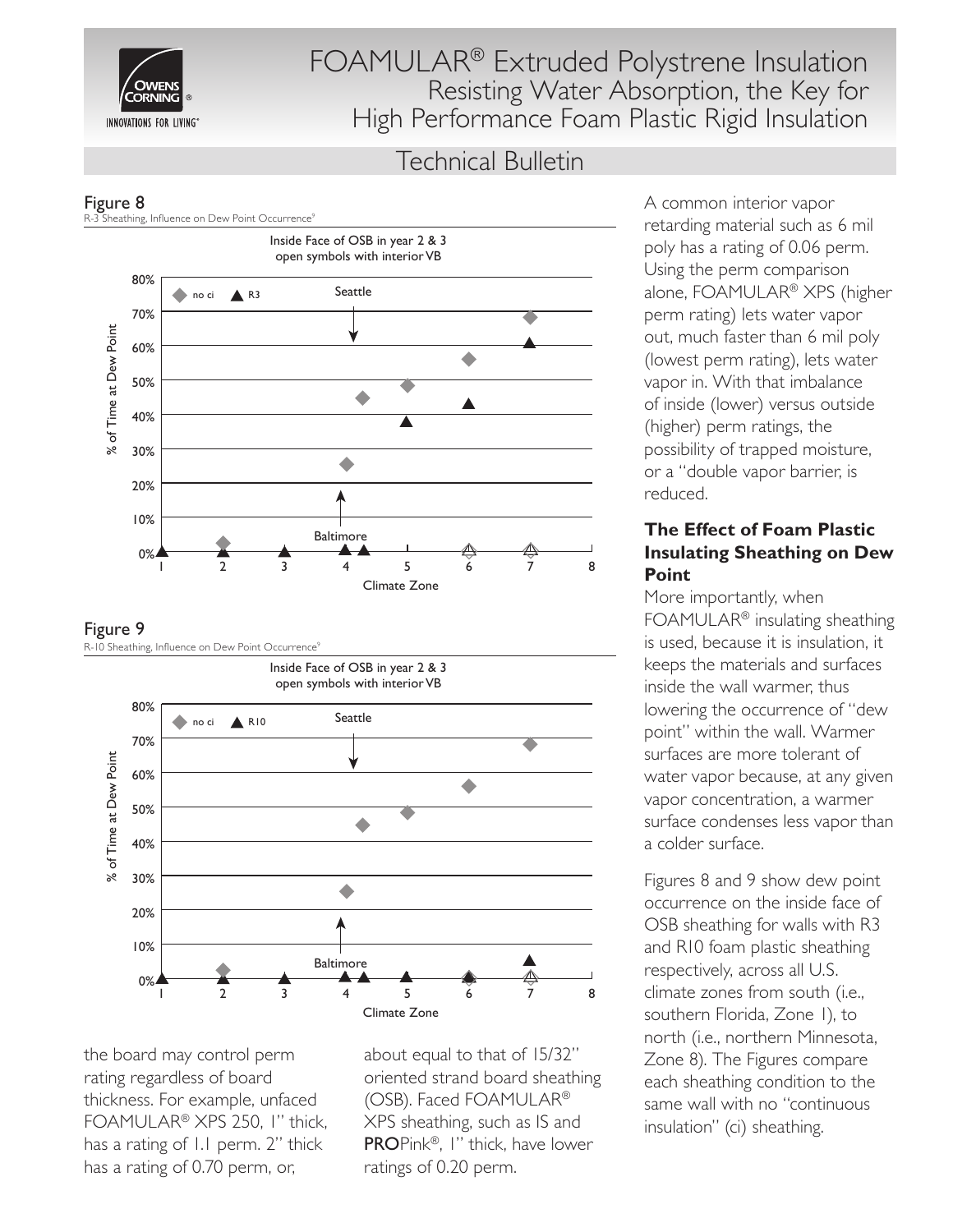

Figure 8 shows the predicted amount of time at dew point or below on the interior face of OSB sheathing, for a wall with R13 batt insulation, with and without an interior vapor retarder, and, with and without R-3 insulating sheathing. Figure 9 shows the time at dew point is further reduced if sheathing R is increased from 3 to 10. The data shows that, across almost all climate conditions, walls with insulating sheathing are warmer, therefore spending less time at or below dew point temperature. Therefore, they are less likely to experience moisture accumulation problems.

Both Figure 8 and 9 show the dramatic reduction in dew point occurrence if an interior vapor retarder is used to significantly slow the rate of vapor permeation into the wall.

It is clear from both Figures that, for a properly designed wall, foam plastic insulating sheathing is not a "double vapor barrier" likely to cause moisture accumulation problems. The opposite is true. A given wall, in a given climate, is less likely to have moisture accumulation problems if foam plastic insulating sheathing is used.

# Technical Bulletin

#### **Ask Questions. Compare Properties. Understand Building Science.**

This bulletin demonstrates the importance of asking questions to insure that published properties are directly comparable, and to understand the relationship of properties to building science. It is important to identify the test methods used to measure properties and if the methods are not identical, ask about the differences.

### **Moisture and Insulation in Construction**

Moisture gets into all types of buildings. Unless the building insulation is highly resistant to water absorption, moisture can degrade insulation R-value, structural integrity, and provide an essential ingredient to support mold growth. Whether it is a home, a commercial retail building, a school building, an office or a freezer building, absorbed moisture is to be avoided to achieve sustainable quality construction. FOAMULAR® XPS is an insulation solution to help achieve that goal.

### **FOAMULAR® Extruded Polystyrene Insulation**

FOAMULAR® XPS Insulation has high resistance to water because it is closed cell and is comprised of hydrophobic polystyrene polymer. It achieves its resistance to water absorption without relying on facers. It has a long term stable thermal resistance of R-5 per inch, measured after real time aging. It is an excellent choice for building insulation applications.

Owens Corning has many insulation and construction products for use in all types of building systems. We have building science expertise to lend to assessing questions on thermal efficiency, moisture management, sound control, air distribution, mechanical and pipe insulation, insulation economics and sustainability.

Contact Owens Corning at 1-800-GET-PINK™, or visit our website at www.foamular.com and www.owenscorning.com.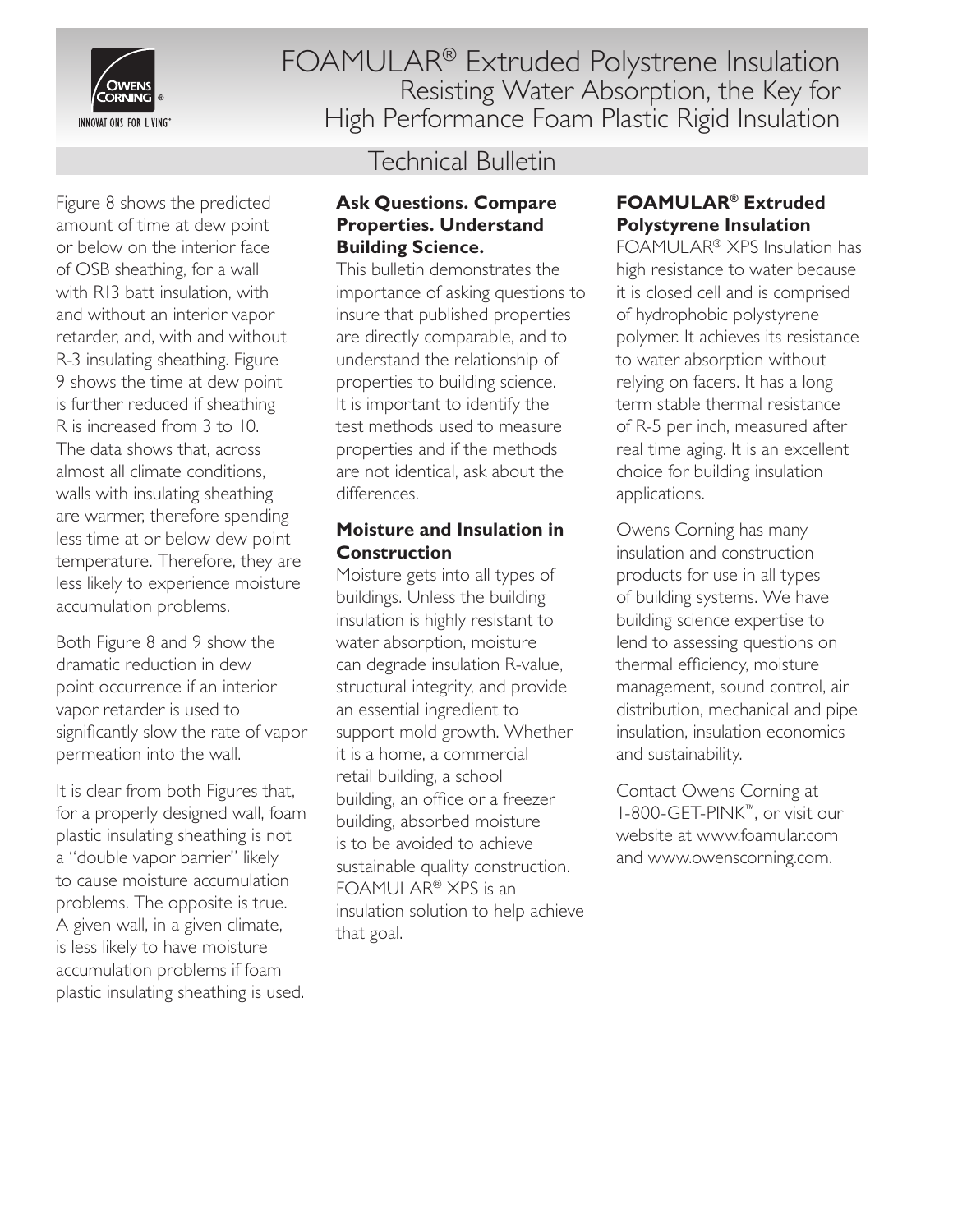

### **References:**

- 1. ASTM C578-06, Standard Specification for Rigid, Cellular Polystyrene Thermal Insulation; ASTM International, 100 Barr Harbor Drive, PO Box C700, West Conshohocken, PA 19428-2959
- 2. ASTM C272, Test Method for Water Absorption of Core Materials for Structural Sandwich Constructions; ASTM International, 100 Barr Harbor Drive, PO Box C700, West Conshohocken, PA 19428-2959
- 3. ASTM C1289-06, Standard Specification for Faced Rigid Cellular Polyisocyanurate Thermal Insulation Board; ASTM International, 100 Barr Harbor Drive, PO Box C700, West Conshohocken, PA 19428-2959
- 4. ASTM C209, Test Methods for Cellulosic Fiber Insulating Board; ASTM International, 100 Barr Harbor Drive, PO Box C700, West Conshohocken, PA 19428-2959

FOAMULAR® Extruded Polystrene Insulation Resisting Water Absorption, the Key for High Performance Foam Plastic Rigid Insulation

# Technical Bulletin

- 5. New Wetting Curves for Common Roof Insulations, U.S. Army Corps of Engineers, Cold Regions Research and Engineering Laboratory, April 1991
- 6. ASHRAE Fundamentals Handbook, 2005; page 25.4, Table 3, Thermal Resistances of Plane Air Spaces, Footnote b; American Society of Heating, Refrigerating and Air-Conditioning Engineers, 1791 Tullie Circle, N.E., Atlanta, GA 30329
- 7. CAN-ULC-S770-03, Standard Test Method for Determination of Long-Term Thermal Resistance of Closed Cell Thermal Insulating Foams; Underwriters Laboratories of Canada, 7 Underwriters Road Toronto ON M1R 3B4
- 8. Testing LTTR, Testing Reveals the LTTR Method May be Over-Reporting Results, by Mark S. Graham; Professional Roofing, January 2006, National Roofing Contractors Association,, 10255 W. Higgins Road Suite 600, Rosemont, IL 60018-5607

9. WUFI-ORNL/IBP (Wärme Und Feuchte Instationär); a menu-driven PC program which allows realistic calculation of the transient coupled onedimensional heat and moisture transport in multi-layer building components exposed to natural weather. It is based on the newest findings regarding vapor diffusion and liquid transport in building materials and has been validated by detailed comparison with measurements obtained in the laboratory and on outdoor testing fields; Oak Ridge National Laboratories, Oak Ridge TN.